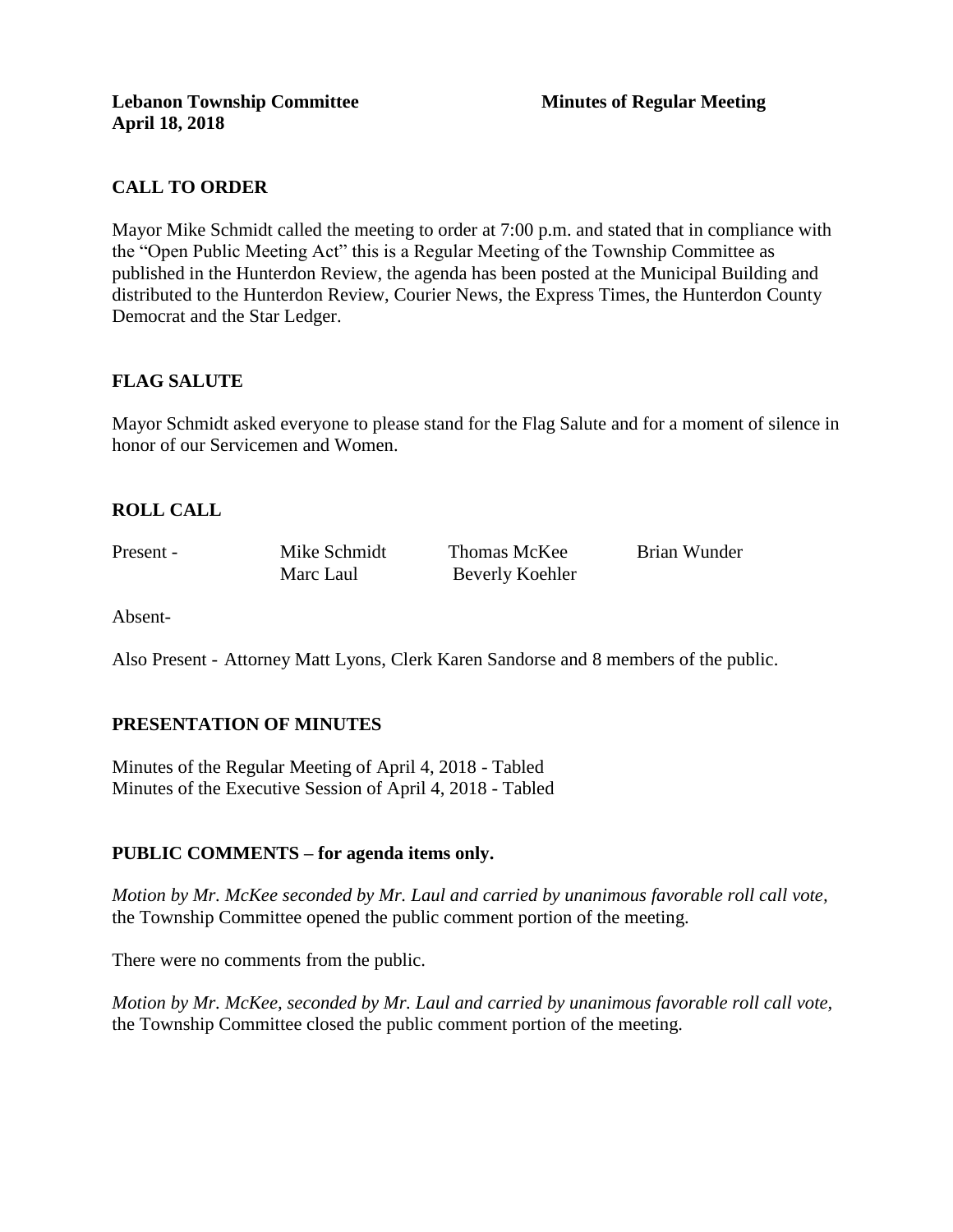LTCM 04/18/2018 Page 2 of 12

#### **PROCLAMATIONS**

*Motion by Mr. Laul, seconded by Mr. Wunder and carried by unanimous favorable roll call vote,*  the Township Committee approved the below written Proclamations.

#### **Eagle Scout Evan Bourdeau**

### **TO EVAN BOURDEAU FOR RECEIVING THE EAGLE SCOUT AWARD**

WHEREAS, the conferring of an Eagle Scout is one of the highest awards that can be bestowed upon a Boy Scout; and

WHEREAS, such award is an earned award in that the recipient must perform and successfully complete and pass the rigid requirements exacted to achieve an Eagle Scout Award; and

WHEREAS, Evan Bourdeau, Boy Scouts of America, Troop 92, attained the designation of "Eagle Scout"; and

WHEREAS, Evan Bourdeau is to be commended for his Eagle Scout Service Project which involved the refurbishing the Glen Gardner Park by repainting the equipment and replacing wood on the benches; and

WHEREAS, due to Evan's efforts and the support of Mayor Mateus Schroeter, Parks and Recreation Head, Lisa Fielding and many volunteers, the newly enhanced Borough Park can be enjoyed by the residents and visitors of Glen Gardner; and

WHEREAS, Evan Bourdeau will be honored and receive his award at an Eagle Court of Honor Recognition Ceremony on April 29, 2018; and

WHEREAS, the Lebanon Township Committee wishes to recognize this noteworthy achievement of Evan Bourdeau.

NOW, THEREFORE, BE IT RESOLVED that the Mayor and Township Committee of the Township of Lebanon hereby extend their congratulations to Eagle Scout, Evan Bourdeau for having an Eagle Scout Award conferred upon him by the Boy Scouts of America.

#### **Eagle Scout Ryan Bourdeau**

### **TO RYAN BOURDEAU FOR RECEIVING THE EAGLE SCOUT AWARD**

WHEREAS, the conferring of an Eagle Scout is one of the highest awards that can be bestowed upon a Boy Scout; and

WHEREAS, such award is an earned award in that the recipient must perform and successfully complete and pass the rigid requirements exacted to achieve an Eagle Scout Award; and

WHEREAS, Ryan Bourdeau, Boy Scouts of America, Troop 92, attained the designation of "Eagle Scout"; and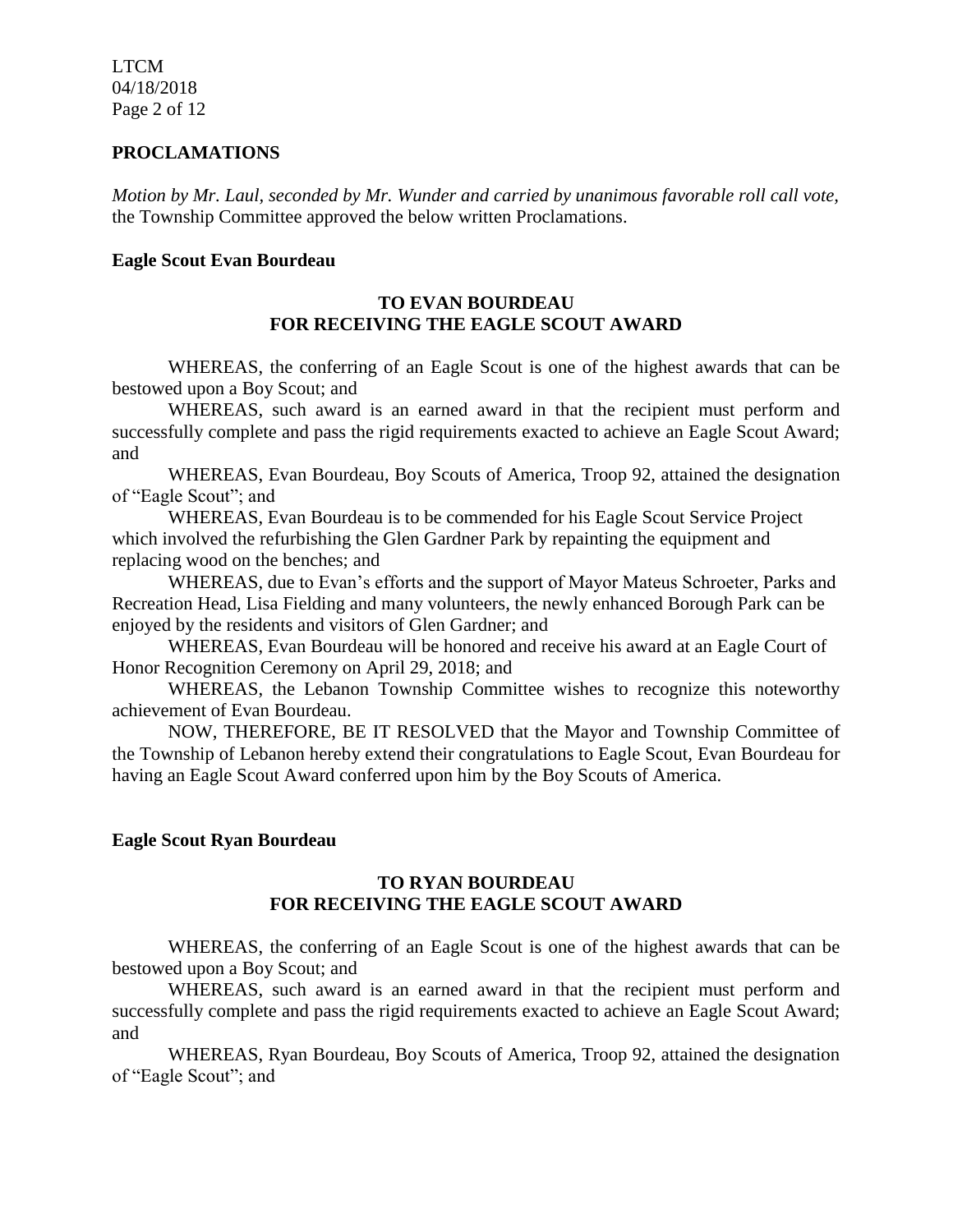LTCM 04/18/2018 Page 3 of 12

WHEREAS, Ryan Bourdeau is to be commended for his Eagle Scout Service Project which involved the revitalization of Glen Gardner's Hunt's Park. The project consisted of the laying stone in the parking lot, the cleaning and staining of the picnic tables and wastebaskets, the upgrading of a small trail, planting of flowers and the replacement of old rusty barbecues; and

WHEREAS, due to Ryan's efforts and the support of the Glen Gardner DPW, the Parks and Recreation and many volunteers, the newly renovated Hunt's Park can again be enjoyed by the community; and

WHEREAS, Ryan Bourdeau will be honored and receive his award at an Eagle Court of Honor Recognition Ceremony on April 29, 2018; and

WHEREAS, the Lebanon Township Committee wishes to recognize this noteworthy achievement of Ryan Bourdeau.

NOW, THEREFORE, BE IT RESOLVED that the Mayor and Township Committee of the Township of Lebanon hereby extend their congratulations to Eagle Scout, Ryan Bourdeau for having an Eagle Scout Award conferred upon him by the Boy Scouts of America.

#### **Eagle Scout Steven Axelsen**

#### **TO STEVEN AXELSEN FOR RECEIVING THE EAGLE SCOUT AWARD**

WHEREAS, the conferring of an Eagle Scout is one of the highest awards that can be bestowed upon a Boy Scout; and

WHEREAS, such award is an earned award in that the recipient must perform and successfully complete and pass the rigid requirements exacted to achieve an Eagle Scout Award; and

WHEREAS, Steven Axelsen, Boy Scouts of America, Troop 92, attained the designation of "Eagle Scout"; and

WHEREAS, Steven Axelsen is to be commended for his Eagle Scout Service Project, which involved the building and installation of a commercial-grade batting cage at Voorhees High School, with the assistance of his Project Coach, Mr. Mike Santo, his Project Liaison, Varsity Baseball Coach Cory Kent and community volunteers; and

WHEREAS, due to Steven's efforts, the Voorhees High School baseball teams will benefit from his project, for training purposes, which will undoubtedly assist in enhancing team performance; and

WHEREAS, Steven Axelsen will be honored and receive his award at an Eagle Court of Honor Recognition Ceremony on April 29, 2018; and

WHEREAS, the Lebanon Township Committee wishes to recognize this noteworthy achievement of Steven Axelsen.

NOW, THEREFORE, BE IT RESOLVED that the Mayor and Township Committee of the Township of Lebanon hereby extend their congratulations to Eagle Scout, Steven Axelsen for having an Eagle Scout Award conferred upon him by the Boy Scouts of America.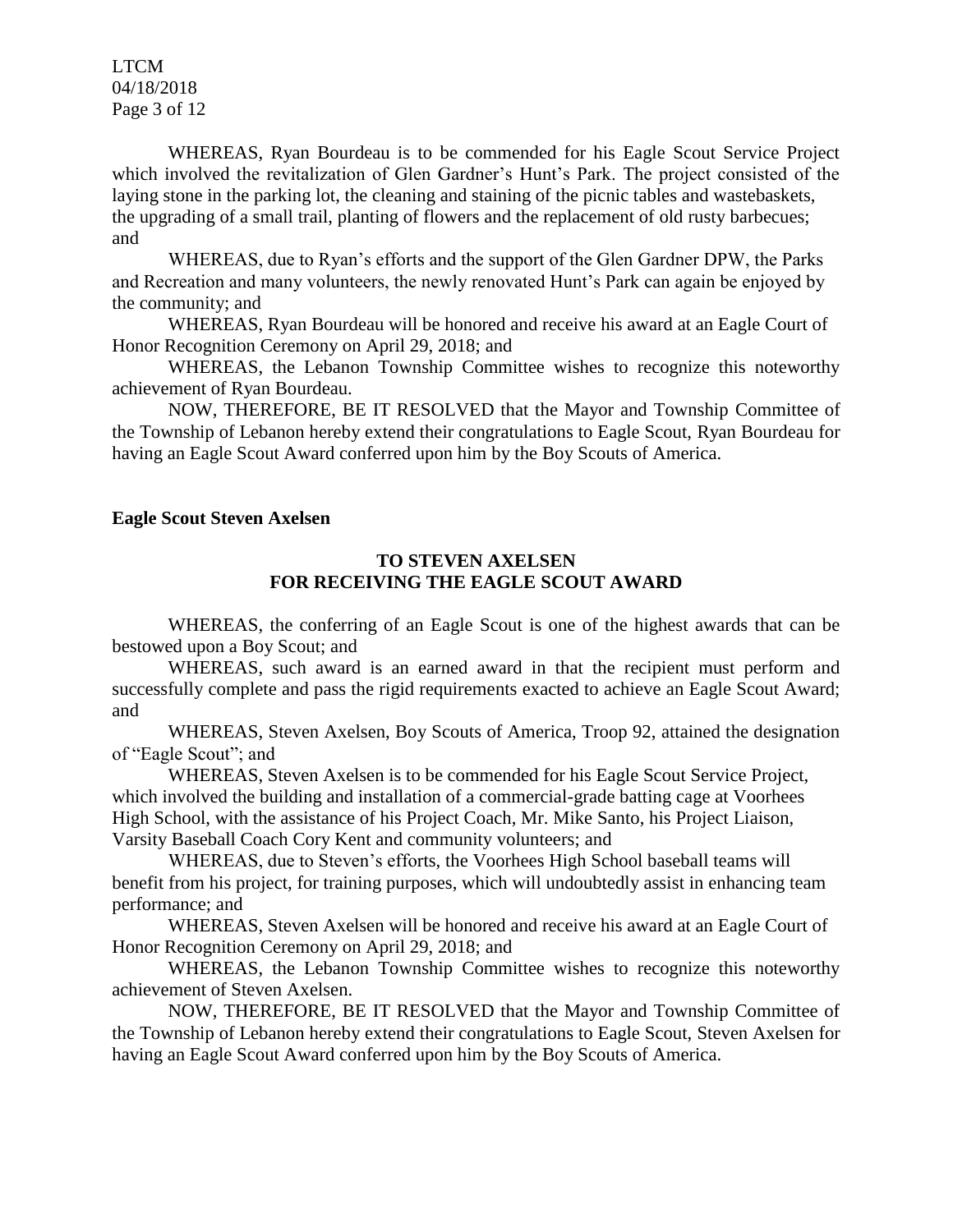LTCM 04/18/2018 Page 4 of 12

#### **Eagle Scout Cole Combates**

### **TO COLE COMBATES FOR RECEIVING THE EAGLE SCOUT AWARD**

WHEREAS, the conferring of an Eagle Scout is one of the highest awards that can be bestowed upon a Boy Scout; and

WHEREAS, such award is an earned award in that the recipient must perform and successfully complete and pass the rigid requirements exacted to achieve an Eagle Scout Award; and

WHEREAS, Cole Combates, Boy Scouts of America, Troop 92, attained the designation of "Eagle Scout"; and

WHEREAS, Cole Combates is to be commended for his Eagle Scout Service Project which involved the renovation of the pavilion at the Glen Gardner VFW, with the assistance of Mr. Al Williams and other members of the VFW; and

WHEREAS, Cole's project included the painting of the gable and columns of the pavilion, the installation of a new drainage basin surrounding it, the construction of a 4x4 wood boarder and the placement of red decorative stone*;* and

WHEREAS, Cole Combates will be honored and receive his award at an Eagle Court of Honor Recognition Ceremony on April 29, 2018; and

WHEREAS, the Lebanon Township Committee wishes to recognize this noteworthy achievement of Cole Combates.

NOW, THEREFORE, BE IT RESOLVED that the Mayor and Township Committee of the Township of Lebanon hereby extend their congratulations to Eagle Scout, Cole Combates for having an Eagle Scout Award conferred upon him by the Boy Scouts of America.

#### **Eagle Scout Griffin Stasick**

#### **TO GRIFFIN STASICK FOR RECEIVING THE EAGLE SCOUT AWARD**

WHEREAS, the conferring of an Eagle Scout is one of the highest awards that can be bestowed upon a Boy Scout; and

WHEREAS, such award is an earned award in that the recipient must perform and successfully complete and pass the rigid requirements exacted to achieve an Eagle Scout Award; and

WHEREAS, Griffin Stasick, Boy Scouts of America, Troop 92, attained the designation of "Eagle Scout"; and

WHEREAS, Griffin Stasick is to be commended for his Eagle Scout Service Project which involved painting, mulching and maintenance at the Happy Face Nursery School as well as fundraising for, and the designing of, sandbox covers; and

WHEREAS, due to Griffin's efforts, Happy Face Nursery School meets State Regulations and is a safe and cheerful environment for the children*;* and

WHEREAS, Griffin Stasick will be honored and receive his award at an Eagle Court of Honor Recognition Ceremony on April 29, 2018; and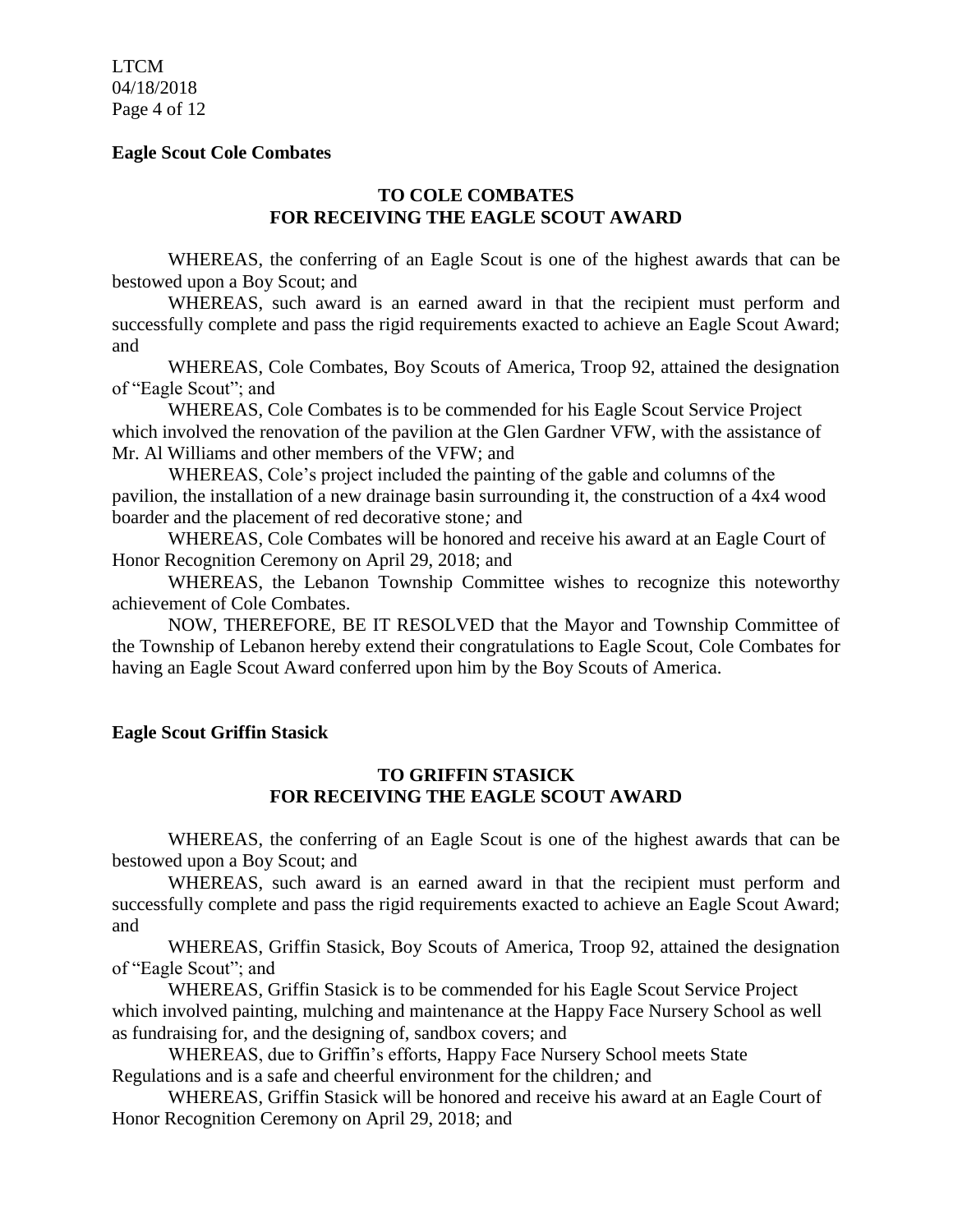LTCM 04/18/2018 Page 5 of 12

WHEREAS, the Lebanon Township Committee wishes to recognize this noteworthy achievement of Griffin Stasick.

NOW, THEREFORE, BE IT RESOLVED that the Mayor and Township Committee of the Township of Lebanon hereby extend their congratulations to Eagle Scout, Griffin Stasick for having an Eagle Scout Award conferred upon him by the Boy Scouts of America.

#### **Eagle Scout Amzie Clawson**

#### **TO AMZIE CLAWSON FOR RECEIVING THE EAGLE SCOUT AWARD**

WHEREAS, the conferring of an Eagle Scout is one of the highest awards that can be bestowed upon a Boy Scout; and

WHEREAS, such award is an earned award in that the recipient must perform and successfully complete and pass the rigid requirements exacted to achieve an Eagle Scout Award; and

WHEREAS, Amzie Clawson, Boy Scouts of America, Troop 92, attained the designation of "Eagle Scout"; and

WHEREAS, Amzie Clawson is to be commended for his Eagle Scout Service Project, which involved creating a plan and constructing an outdoor classroom at the Valley View School with the assistance of his mentor Stuart Solewater, Head Custodian, Mr. Ed Belenguer, and volunteers; and

WHEREAS, due to Amzie's efforts, the students are now able to learn in a way not possible in a traditional indoor classroom and the teachers are provided with a new and creative way of teaching; and

WHEREAS, Amzie Clawson will be honored and receive his award at an Eagle Court of Honor Recognition Ceremony on April 29, 2018; and

WHEREAS, the Lebanon Township Committee wishes to recognize this noteworthy achievement of Amzie Clawson.

NOW, THEREFORE, BE IT RESOLVED that the Mayor and Township Committee of the Township of Lebanon hereby extend their congratulations to Eagle Scout, Amzie Clawson for having an Eagle Scout Award conferred upon him by the Boy Scouts of America.

#### **Relay for Life of Hunterdon County**

*Motion by Ms. Koehler, seconded by Mr. Wunder and carried by unanimous favorable roll call*  vote, the Township Committee approved the below written Proclamation.

# **Proclamation for the American Cancer Society's Relay For Life of Hunterdon County**

WHEREAS, Cancer is a group of diseases characterized by uncontrolled growth and spread of abnormal cells which, if not controlled, can result in premature death; and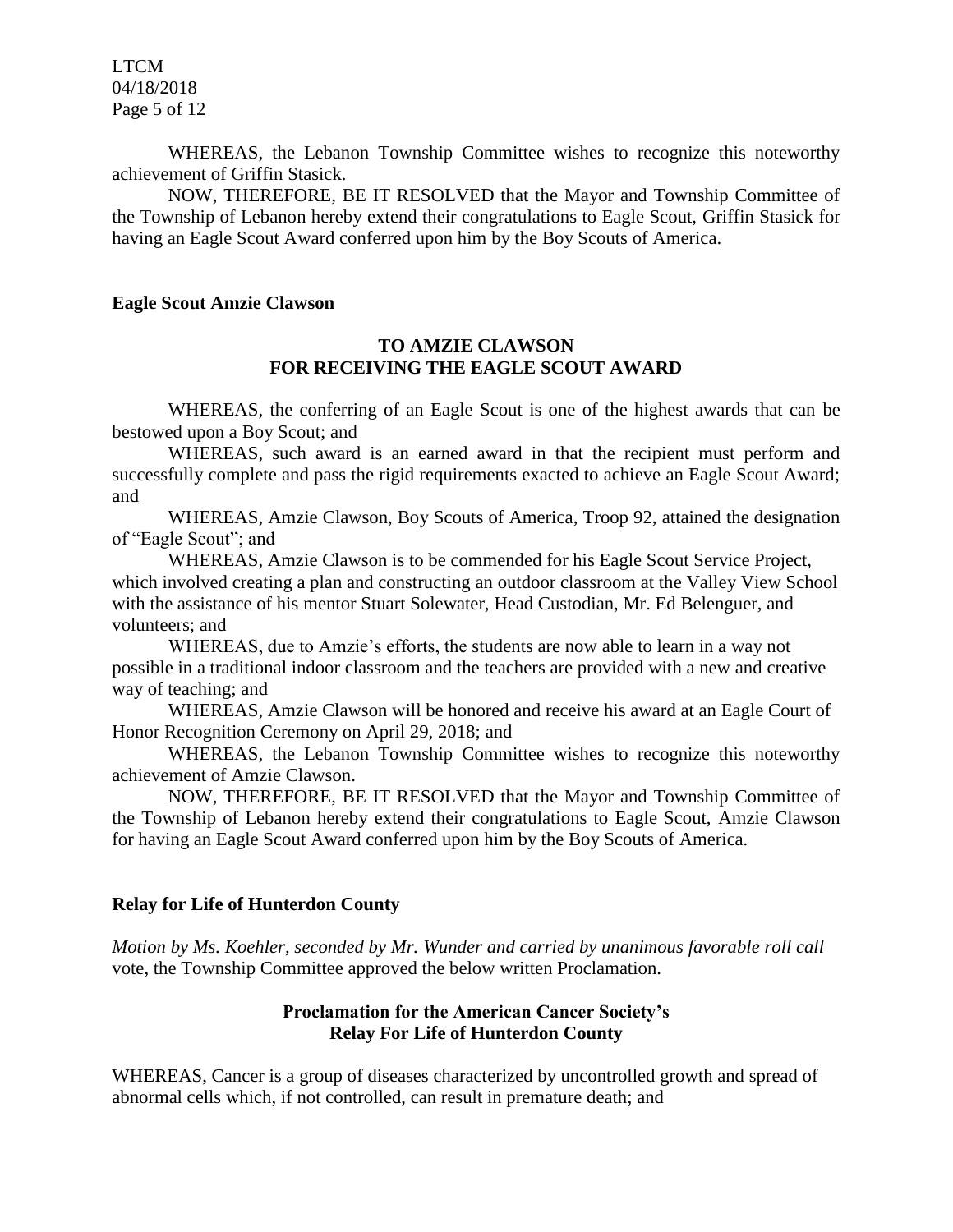LTCM 04/18/2018 Page 6 of 12

WHEREAS, Cancer is predicted to strike one out of every three Americans sometime in our lifetime with an estimated 52,000 new cases of cancer diagnosed in New Jersey for 2018; and WHEREAS, Approximately 16,000 citizens are expected to lose their battle with cancer this year; and

WHEREAS, The American Cancer Society is the nation's largest and most respected voluntary health organization and has funded research which has contributed to every known method for detecting cancer and techniques for treating cancer; reducing the number of cancer deaths by 2.1 million since 1991; and

WHEREAS, The American Cancer Society is a voluntary community-based coalition of local citizens dedicated to attacking cancer from every angle through financial support and education awareness; and

WHEREAS, the color purple is the signature color of the American Cancer Society's Relay For Life events signifying the passion that cancer survivors and their families and loved ones feel for the eradication of this disease, and

WHEREAS, the RELAY FOR LIFE OF HUNTERDON COUNTY event financially benefits the American Cancer Society's research and patient support programs, and educationally benefits our local citizens; and

WHEREAS, the American Cancer Society's Relay For Life in Hunterdon County is a community event that allows an opportunity to network with businesses, associates, family and friends, with the same goal of making a difference in the battle against cancer;

NOW THEREFORE BE IS RESOLVED THAT, the Township of Lebanon Committee, DOES HEREBY PROCLAIM May 11, 2018 as CARNIVAL FOR A CURE DAY; and May 11<sup>th</sup> and 12<sup>th</sup> of 2018 as RELAY FOR LIFE OF HUNTERDON COUNTY Days throughout our community. We further will encourage citizens to help fight cancer from every angle by participating in the Relay For Life event at the Roger K. Everitt Fairgrounds, 1207 Rt. 179, Lambertville, NJ on May 11, 2018 starting at 6 pm.

# **RESOLUTIONS**

# **Resolution No. 38-2018 – Liquor License Renewal – Onorosa Inc.**

*Motion by Mr. Laul, seconded by Mr. McKee and carried by favorable roll call vote, the* Township Committee approved Resolution No. 38-2018 as written below. AYES: McKee, Koehler, Laul, Schmidt ABSTAIN: Wunder

> TOWNSHIP OF LEBANON COUNTY OF HUNTERDON STATE OF NEW JERSEY RESOLUTION NO. 38-2018 RESOLUTION RENEWING PLENARY RETAIL CONSUMPTION LICENSES

WHEREAS, each of the listed Plenary Retail Consumption Licensees have submitted application forms that have been completed in all respects; and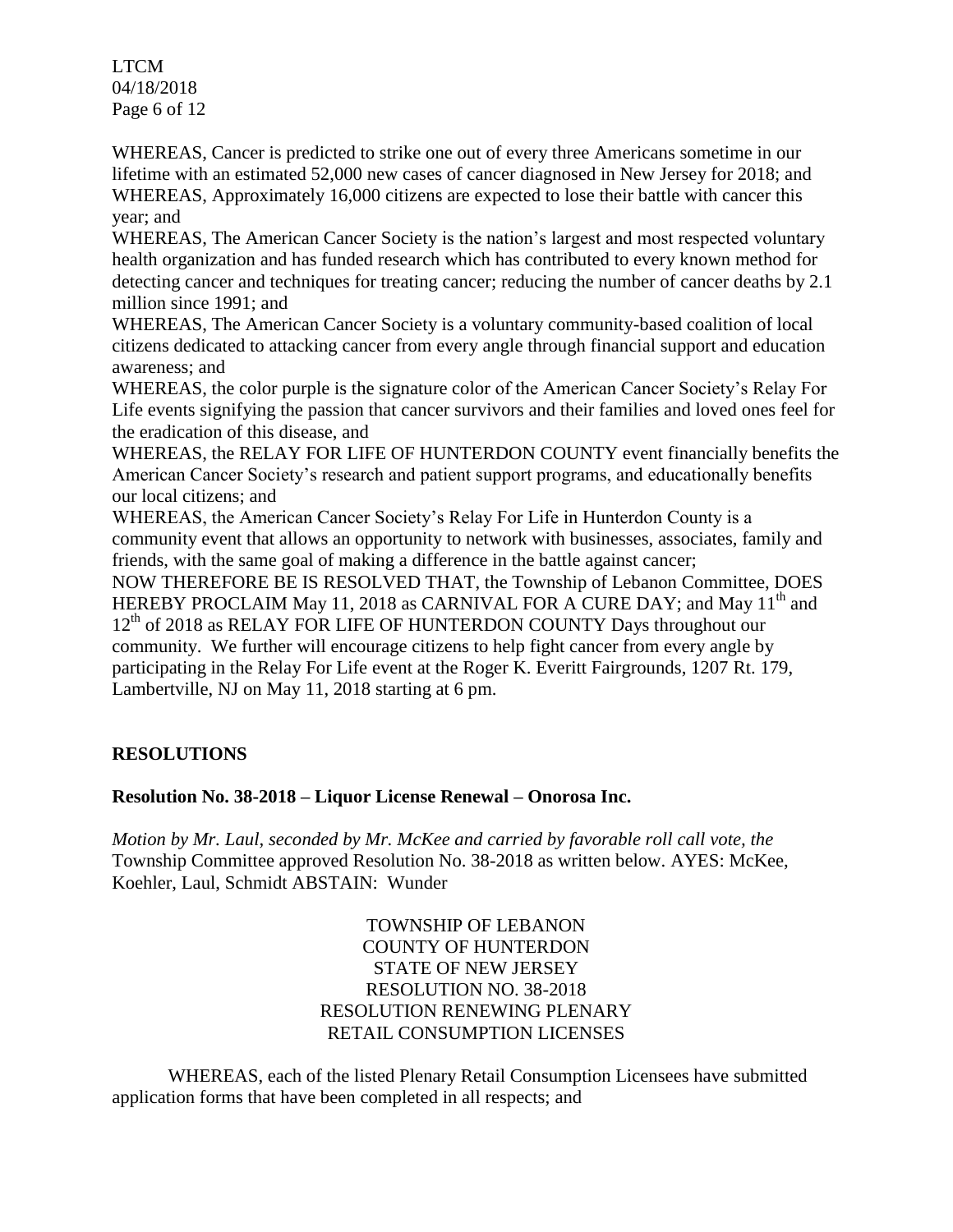LTCM 04/18/2018 Page 7 of 12

WHEREAS, the applicants are qualified to be licensed according to all statutory, regulatory and local government ABC Laws and regulations; and

WHEREAS, each have paid a filing fee of \$200.00 to the State of New Jersey and a Township License Fee of \$2,500.00

NOW, THEREFORE BE IT RESOLVED, by the Township Committee of the Township of Lebanon, in the County of Hunterdon, State of New Jersey, that the listed Licenses be granted a renewal for the 2017-2018 year:

1019-33-002-005 ONOROSA INC. 282 Route 513

### **OLD BUSINESS**

**DPW Employee –** Tabled to Executive Session

#### **NEW BUSINESS**

#### **OEM Update – Review**

OEM Coordinator Alan Goracy and Deputy Coordinator Joe Maurizio present.

Mayor Schmidt thanked Mr. Goracy and Mr. Maurizio for the communications during the March storms. Coordinator Goracy provided an overview of the snowstorms and the impact that they had on the Township. The County placed one Township resident, who needed an overnight shelter, in a hotel for the night. Mr. Goracy said that there were only a few roads that were impassable and that the DPW Manager provided great assistance in keeping him informed of the road conditions. Mr. Maurizio informed the Committee of issues that he dealt with relative to JCP & L. Mr. Maurizio said that he was informed by the County OEM Coordinator that northern Hunterdon County fared worse in the most recent storm than it did in Hurricane Sandy.

Mayor Schmidt asked when the OEM Plan will need to be reviewed again. Mr. Goracy stated that the Plan will expire on August 19, 2019. Mr. Goracy is to provide copies of the Plan to the Committee. Mr. McKee said that there should be three copies in the municipal building also.

#### **SADC Direct Easement Purchase Applications – Road Right-of-Way Request**

The Committee received correspondence from the SADC stating that they are in process of preserving two properties (three lots) in the Township, Block 35, Lot 66, Block 36, Lot 39 and Block 56, Lot 13. They are asking if there is any current or future need to widen the roadway along the properties. Engineer Steve Risse prepared a response stating that the Township's Master Plan calls for a 50 ft. right of way but each of the properties only has a 33 ft. right of way. Engineer Risse noted that Lebanon Township has no current plans to improve the roadways; however, there may be a need in the future. The SADC should consider this in their planning so it does not conflict with the Lebanon Township Master Plan.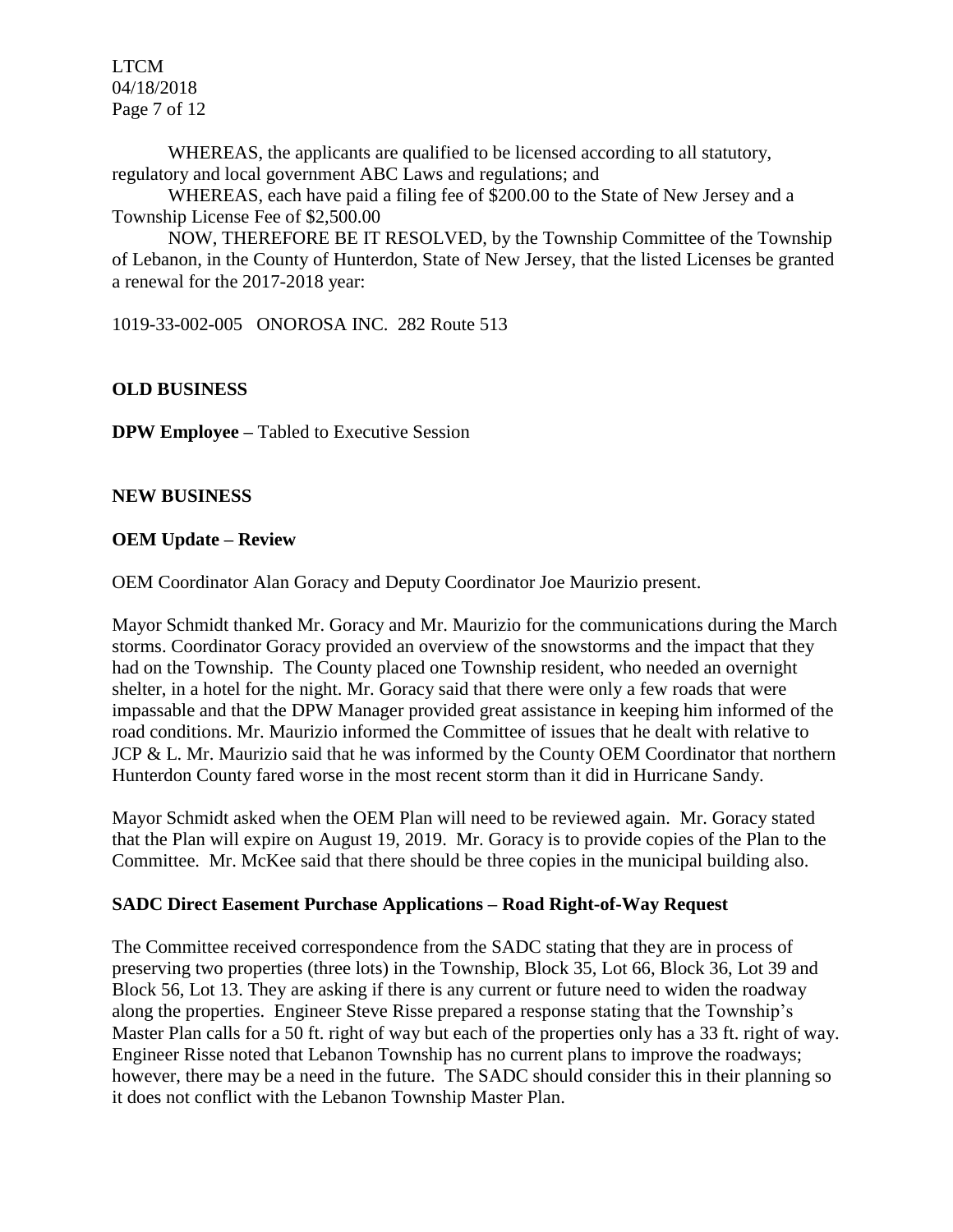LTCM 04/18/2018 Page 8 of 12

*Motion by Ms. Koehler, seconded by Mr. Wunder and carried by unanimous favorable roll call*  vote, the Township Committee approved sending Engineer Steve Risse's response to the State Agricultural Development Board. AYES:, Wunder, Koehler, Laul, Schmidt ABSTAIN: McKee

# **Request to Park Red Cross Vehicle at Station 2 – Fred Schlesinger**

A request has been received from Mr. Fred Schlesinger to park a Red Cross Vehicle behind Fire Station 3. The Fire Department is amenable to the request. The Township's insurance company finds the Red Cross insurance coverage to be acceptable; however, they would like a Hold Harmless Agreement entered into with Mr. Schlesinger. The agreement is to say that Township is not responsible for the vehicle, or any damage that may occur, while parked on Township property.

*Motion by Ms. Koehler, seconded by Mr. Wunder and carried by unanimous favorable roll call*  vote, the Township Committee approved the request of Mr. Schlesinger to park the Red Cross Vehicle on Township property, with the location to be agreed upon by the Police Chief, the DPW Manager and the Fire Department, provided that the details of a Hold Harmless Agreement be acceptable to the Township Attorney.

# **Telephone System Upgrade**

Mr. Laul has obtained three quotes to upgrade the municipal phone system. Two of the quotes are for Hosted Systems and one a Premise System. At this time the Township has a Premise System. A Hosted System will provide more flexibility in that a phone can be taken to a different location, with internet service and power, and it will work. All of the Township buildings will be included and one number will connect all lines. Service will be provided through Comcast but an upgrade is necessary.

The Committee decided that the Hosted System would best suit the Township. Mr. Laul will ask the vendors to be in attendance at the next meeting.

# **DPW Manager Request for Seasonal Employees**

*Motion by Mr. Laul, seconded by Ms. Koehler and carried by unanimous favorable roll call vote,*  the Township Committee approved the DPW Manager's request to hire two seasonal employees at a salary of \$15 to \$17 per hour, dependent on experience. The DPW Manager and Committeeman Wunder will conduct the interviews. The salary for the seasonal employees will come out of Clean Communities.

# **DPW Manager Request to Seek Bids for Blacktop**

*Motion by Mr. Wunder, seconded by Mr. Laul and carried by unanimous favorable roll call vote,*  the Township Committee authorized the DPW Manager to seek bids for blacktop for the 2018 year.

# **Volunteer Accident Policy Renewal – RPS Bollinger Sports & Leisure**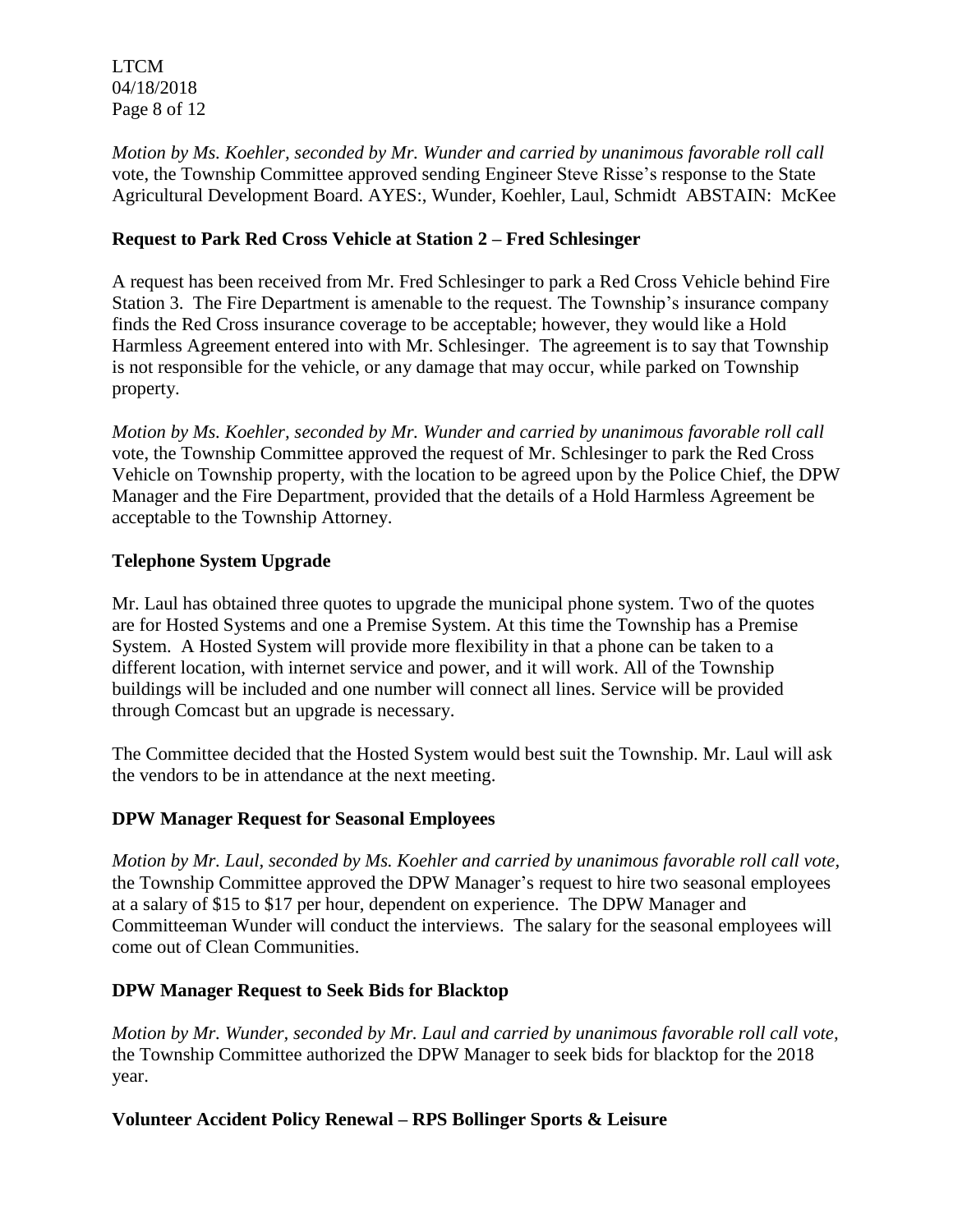LTCM 04/18/2018 Page 9 of 12

*Motion by Mr. Laul, seconded by Mr. Wunder and carried by unanimous favorable roll call vote,*  the Township Committee approved the Volunteer Accident Policy Renewal, through RPS Bollinger Sports & Leisure, at a cost of \$350. The liability coverage limit is \$100,000. The Committee decided against including the Terrorism Liability Option with the renewal.

# **Fire Department – SCBA Tanks**

*Motion by Mr. Wunder, seconded by Mr. McKee and carried by unanimous favorable roll call*  vote, the Township Committee approved the purchase of 21 Scott Air Packs, for the Fire Department, at a cost of \$26,838.00, through NJ Fire Equipment, a State Contract vendor. Approval is subject to the budget adoption on May 2, 2018.

# **Photo-Video Release Form for Township Events**

Tabled to Executive Session

### **Recreation Commission Request for New Member Appointment**

*Motion by Mr. Laul, seconded by Ms. Koehler and carried by unanimous favorable roll call vote,*  the Township Committee supported the Mayor's appointment of Laurie Hoffman to the Recreation Commission, as Alternate No. 1., term expiring December 31, 2019.

# **Hunterdon Land Trust Request for Donation**

*Motion by Mr. Laul, seconded by Ms. Koehler and carried by favorable roll call vote, the* Township Committee approved a donation of \$500 to support Hunterdon Land Trust, in a shared goal of land preservation, in Hunterdon County. AYES: Wunder Koehler, Laul, Schmidt ABSTAIN: McKee

# **YMCA Active Older Adult Center Request for Donation**

*Motion by Mr. Wunder, seconded by Ms. Koehler and carried by unanimous favorable roll call*  vote, the Township Committee approved a donation of \$4000 to the YMCA Active Older Adult Center.

# **PRESENTATION OF VOUCHERS**

Committee Members provided a description of vouchers exceeding \$1000.00.

*Motion by Mr. Wunder, seconded by Mr. McKee and carried by unanimous favorable roll call*  vote, the Township Committee approved the April 18, 2018 bill list in amount of \$ 3,850,168.62.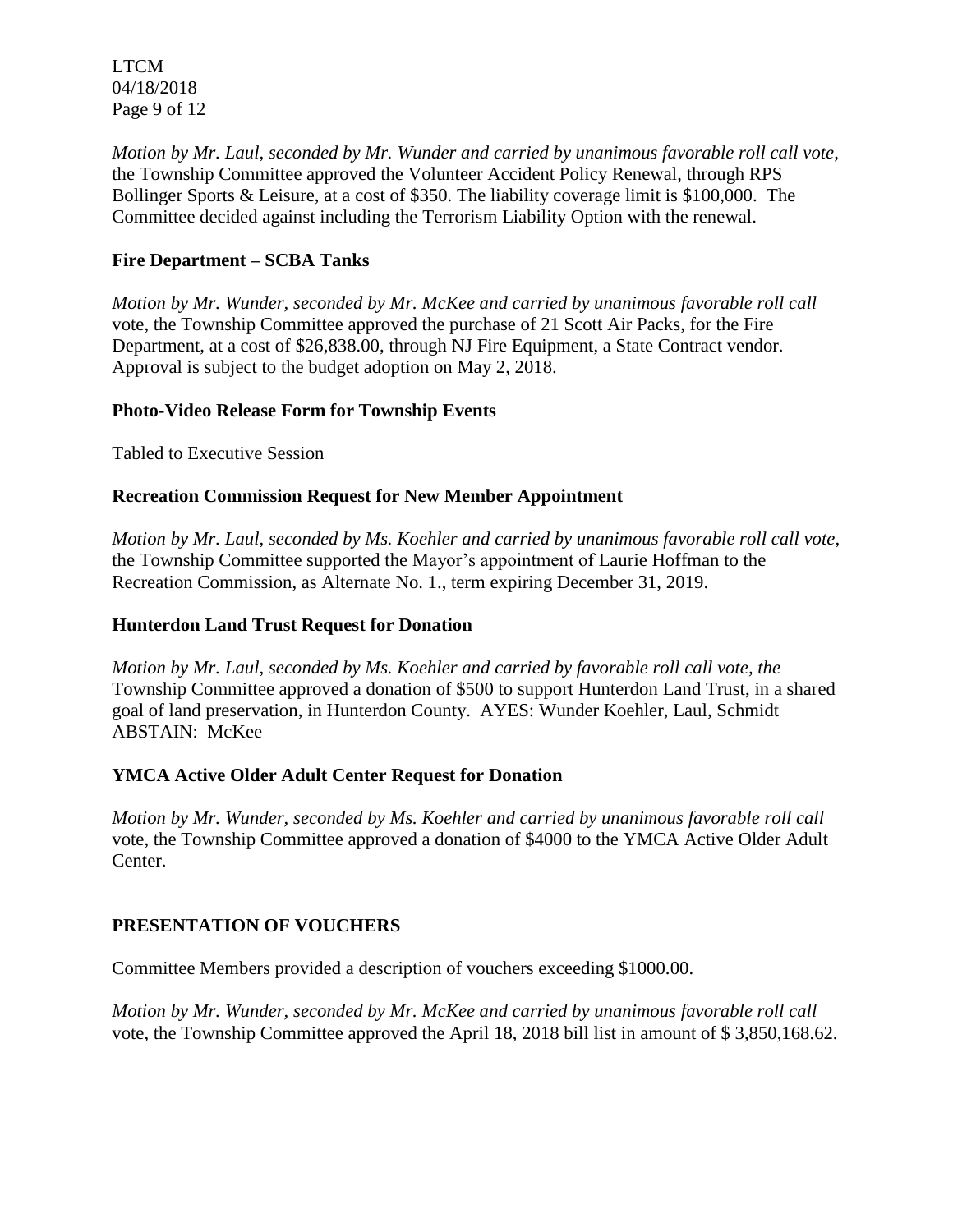LTCM 04/18/2018 Page 10 of 12

### **CORRESPONDENCE**

- a. Letter of Commendation Department of Public Works
- b. Quest Environmental Remedial Action Protectiveness/Biennial Certification Form Soil
- c. Assemblyman Erik Peterson Request for Support (A-1092) Revises Local Redevelopment and Housing Law
- d. Tax Collector's Report for the Month of March 2018
- e. Tax Collector's Report of Uncollectible Taxes for 2017
- f. Hunterdon County Shade Tree Commission Hunterdon County Arbor Day Ceremony
- g. LT Recreation Commission's January 9, 2018 Meeting Minutes
- h. LTEOSC February 5, 2018 and March 5, 2018 Meeting Minutes

### **PUBLIC COMMENTS**

*Motion by Mr. Laul, seconded by Ms. Koehler and carried by unanimous favorable roll call vote,* the Township Committee opened the public comment portion of the meeting at 8:10 p.m.

There were no comments from the public.

*Motion by Mr. McKee, seconded by Ms. Koehler and carried by unanimous favorable roll call*  vote, the Township Committee closed the public comment portion of the meeting at 8:10 p.m.

#### **EXECUTIVE SESSION - Resolution No. 39-2018**

*Motion by Ms. Koehler, seconded by Mr. Laul and carried by unanimous favorable roll call vote,* the Township Committee approved Resolution No. 39-2018 and convened in executive session at 8:12 p.m.

### TOWNSHIP OF LEBANON COUNTY OF HUNTERDON STATE OF NEW JERSEY RESOLUTION NO. 39-2018 RESOLUTION AUTHORIZING EXECUTIVE SESSION

WHEREAS, the Open Public Meetings Act; *N.J.S.A.* 10:4-6 *et seq*., declares it to be the public policy of the State to insure the right of citizens to have adequate advance notice of and the right to attend meetings of public bodies at which business affecting the public is discussed or acted upon; and

WHEREAS, the Open Public Meetings Act also recognizes exceptions to the right of the public to attend portions of such meetings; and

 WHEREAS, the Mayor and Committee find it necessary to conduct an executive session closed to the public as permitted by the *N.J.S.A*. 40:4-12; and

 WHEREAS, the Mayor and Committee will reconvene in public session at the conclusion of the executive session;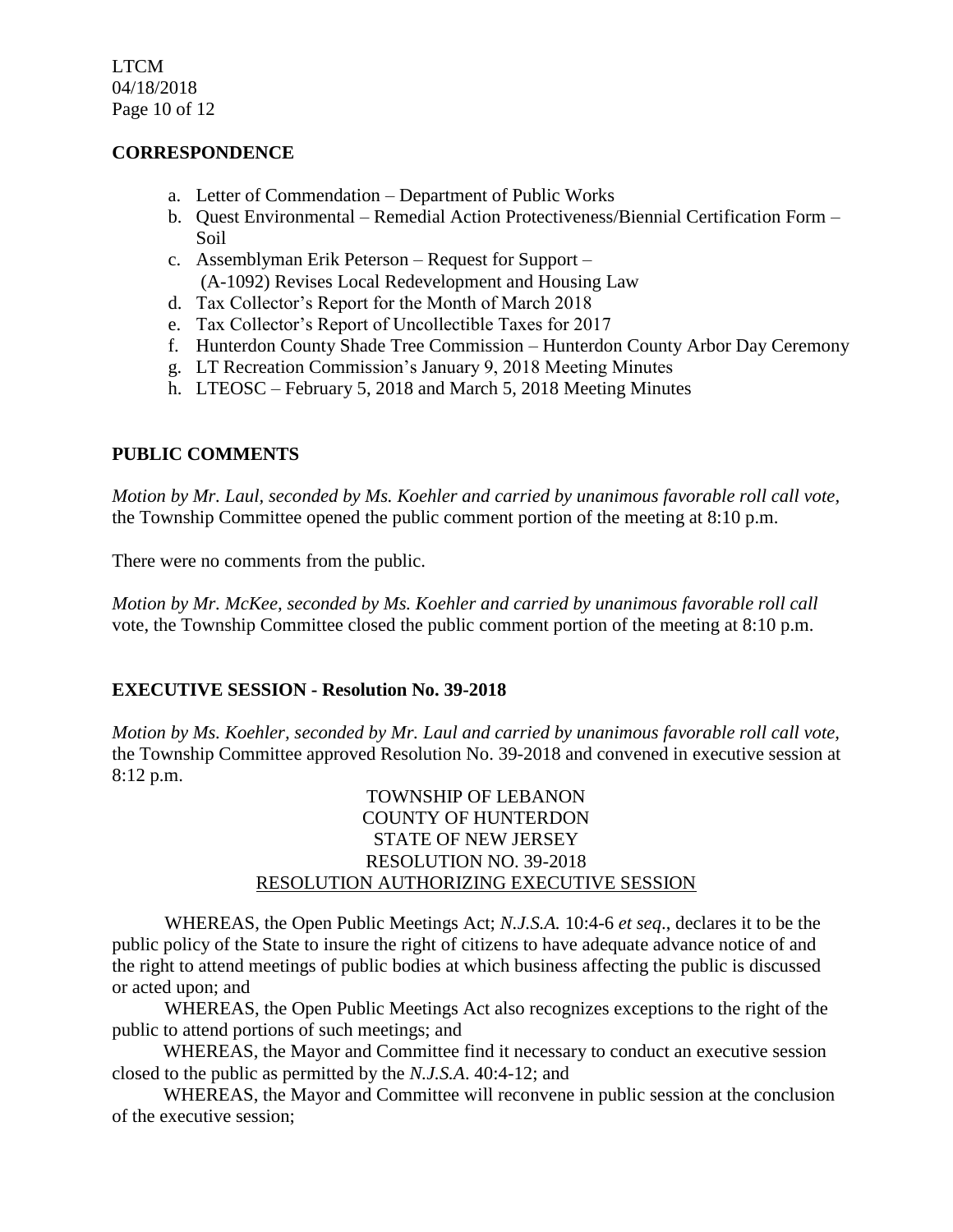LTCM 04/18/2018 Page 11 of 12

# NOW, THEREFORE, BE IT RESOLVED by the Mayor and Committee of the

Township of

Lebanon, County of Hunterdon, State of New Jersey that they will conduct an executive session to discuss

the following topic(s) as permitted by *N.J.S.A*. 40:4-12:

A matter which Federal Law, State Statute or Rule of Court requires be kept confidential or excluded from discussion in public (Provision relied upon:

 $\qquad \qquad ; \qquad$ A matter where the release of information would impair a right to receive funds from the federal government;

\_\_\_\_\_\_A matter whose disclosure would constitute an unwarranted invasion of individual privacy;

 A collective bargaining agreement, or the terms and conditions thereof (Specify contract: \_\_\_\_\_\_\_\_\_\_\_\_\_\_\_\_\_\_\_\_\_\_\_\_\_\_\_\_\_\_\_\_\_\_\_\_\_\_\_\_\_\_\_);

 A matter involving the purpose, lease or acquisition of real property with public funds, the setting of bank rates or investment of public funds where it could adversely affect the public interest if discussion of such matters were disclosed; Real Estate Acquisitions –

Tactics and techniques utilized in protecting the safety and property of the public provided that their disclosure could impair such protection;

\_\_\_\_\_\_Investigations of violations or possible violations of the law;

 X Pending or anticipated litigation or contract negotiation in which the public body is or may become a party; (The general nature of the litigation or contract negotiations is**: Incident that arose in the Animal Control Arena, how to respond and what the policy should be moving forward.**

Professional Service Contracts\_\_\_\_\_\_. The public disclosure of such information at this time would have a potentially negative impact on the municipality's position in the litigation or negotiation; therefore this information will be withheld until such time as the matter is concluded or the potential for negative impact no longer exists.

 Matters falling within the attorney-client privilege, to the extent that confidentiality is required in order for the attorney to exercise his or her ethical duties as a lawyer; (The general nature of the matter is:

OR the public disclosure of such information at this time would have a potentially negative impact on the municipality's position with respect to the matter being discussed; therefore this information will be withheld until such time as the matter is concluded or the potential for negative impact no longer exists.*)*;

 X Matters involving the employment, appointment, termination of employment, terms and conditions of employment, evaluation of the performance, promotion or disciplining of any specific prospective or current public officer or employee of the public body, where all individual employees or appointees whose rights could be adversely affected have not requested in writing that the matter(s) be discussed at a public meeting; (The employee(s) and/or general nature of discussion is: Union Contract **CWA** the public disclosure of such information at this time would violate the employee(s) privacy rights; therefore this information will be withheld until such time as the matter is concluded or the threat to privacy rights no longer exists.; **Board of Health Member Interview, Dr. Terry Shlimbaum** ---- **DPW Employee Hire**